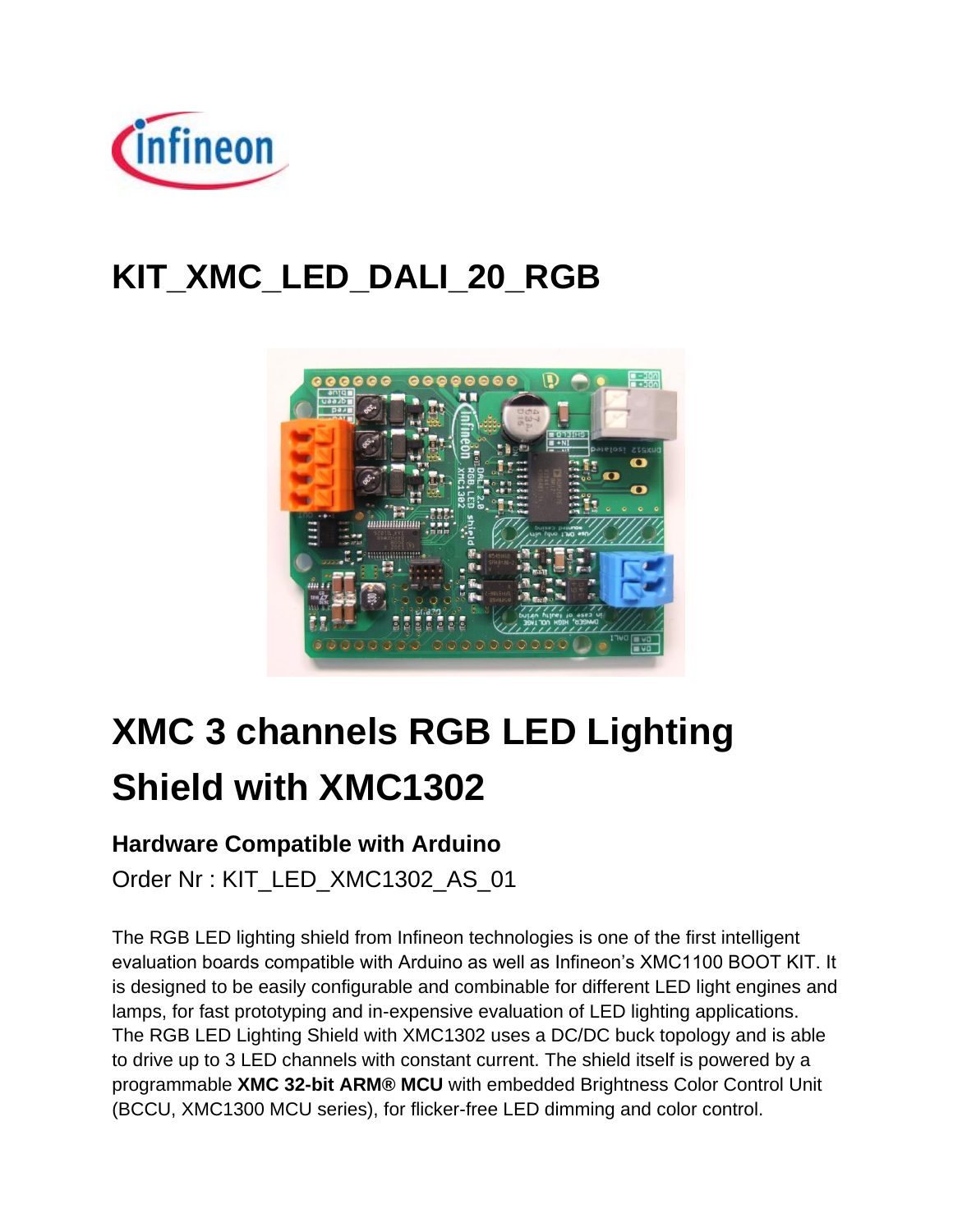The BCCU enables extreme low-cost but high quality LED lighting solutions, with minimal user code. The RGB LED lighting shield has also been designed to provide options for the evaluation of smooth, eye-friendly dimming, color mixing for different topologies, and it can be extended with for example DALI/DMX or radar.

Summary of Features:

- Compatible with Arduino Uno R3 and XMC1100 Boot Kit from Infineon
- Easy configurable for various light engines and any input voltage (within operating conditions)
- Wide DC input voltage range
- Simple I²C interface
- DALI and DMX interface

#### Benefits:

- Fast prototyping of 3 channels RGB LED lighting
- Flicker-free light thanks to high-speed pulse density modulation
- Easy-to-use dynamic dimming and color control
- Small size thanks to high-frequency current control (high power density)
- Backdoor access to on-board-microcontroller for advanced users and parameterization ( external debugger **[KIT\\_XMC\\_LINK\\_SEGGER\\_V1](https://www.infineon.com/cms/en/product/evaluation-boards/kit_xmc_link_segger_v1/)** needed )

Target Applications:

- LED lighting
- home appliances
- Building Automation

#### **Related Products:**

- **[XMC1000 family](https://www.infineon.com/cms/en/product/microcontroller/32-bit-industrial-microcontroller-based-on-arm-registered-cortex-tm-m/32-bit-xmc1000-industrial-microcontroller-arm-registered-cortex-tm-m0/channel.html?channel=db3a30433c1a8752013c1aa35a6a0029)**
- **[XMC1100 Boot KIT](https://www.infineon.com/cms/en/product/evaluation-boards/KIT_XMC11_BOOT_001/productType.html?productType=db3a30443b360d0e013b8f5163c46f62)**
- **[DAVE™ IDE](https://edit.infineon.com/cms/en/product/microcontroller/32-bit-industrial-microcontroller-based-on-arm-registered-cortex-tm-m/32-bit-xmc1000-industrial-microcontroller-arm-registered-cortex-tm-m0/dave-tm-%2013-free-development-platform-for-code-generation/channel.html?channel=5546d46145f1f3a4014619e925171bcc)**
- **[BSR606N](https://www.infineon.com/cms/en/product/power/mosfet/power-mosfet/n-channel-small-signal-20v-800v/BSR606N/productType.html?productType=db3a30443e78f08a013e7adfa1bc05a6)**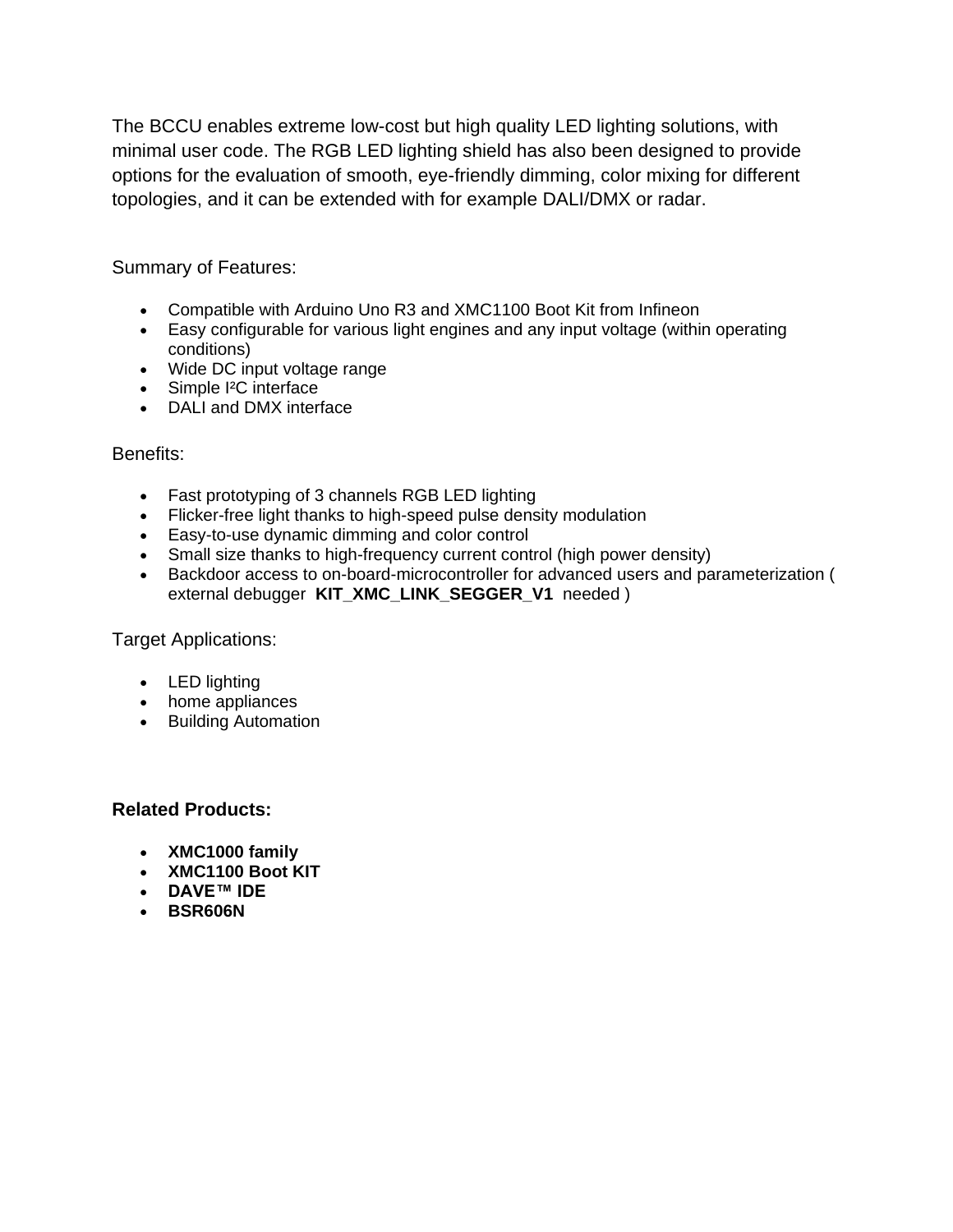## **Parametrics**

| <b>Parametrics</b>        | KIT_XMC_LED_DALI_20_RGB                                                                                                                                                                                                                                                                                                                                                                                                                                                                                                                                                                                                                                                                                                                                                                                                                                                                                                                                                                                                                                                       |
|---------------------------|-------------------------------------------------------------------------------------------------------------------------------------------------------------------------------------------------------------------------------------------------------------------------------------------------------------------------------------------------------------------------------------------------------------------------------------------------------------------------------------------------------------------------------------------------------------------------------------------------------------------------------------------------------------------------------------------------------------------------------------------------------------------------------------------------------------------------------------------------------------------------------------------------------------------------------------------------------------------------------------------------------------------------------------------------------------------------------|
| Applications              | Lighting; Building Automation, Home appliance                                                                                                                                                                                                                                                                                                                                                                                                                                                                                                                                                                                                                                                                                                                                                                                                                                                                                                                                                                                                                                 |
| Family                    | Microcontroller                                                                                                                                                                                                                                                                                                                                                                                                                                                                                                                                                                                                                                                                                                                                                                                                                                                                                                                                                                                                                                                               |
| Product<br>Description    | The XMC 3 channels RGB LED Lighting Shield from Infineon technologies is one of<br>the first intelligent evaluation boards compatible with Arduino as well as Infineon's<br>XMC1100 BOOT KIT. It is designed to be easily configurable and combinable for<br>different LED light engines and lamps, for fast prototyping and in-expensive<br>evaluation of LED lighting applications. The RGB LED Lighting Shield with XMC1302<br>uses a DC/DC buck topology and is able to drive up to 3 LED channels with constant<br>current. The shield itself is powered by a programmable XMC 32-bit ARM® MCU<br>with embedded Brightness Color Control Unit (BCCU, XMC1300 MCU series), for<br>flicker-free LED dimming and color control. The BCCU enables extreme low-cost but<br>high quality LED lighting solutions, with minimal user code. The RGB LED lighting<br>shield has also been designed to provide options for the evaluation of smooth, eye-<br>friendly dimming, color mixing for different topologies, and it can be extended with<br>for example DALI/DMX or radar. |
| Supply<br>Voltage min max | 12.0 V 48.0 V                                                                                                                                                                                                                                                                                                                                                                                                                                                                                                                                                                                                                                                                                                                                                                                                                                                                                                                                                                                                                                                                 |
| <b>Target Application</b> | Industrial                                                                                                                                                                                                                                                                                                                                                                                                                                                                                                                                                                                                                                                                                                                                                                                                                                                                                                                                                                                                                                                                    |
| Topology                  | <b>Buck</b>                                                                                                                                                                                                                                                                                                                                                                                                                                                                                                                                                                                                                                                                                                                                                                                                                                                                                                                                                                                                                                                                   |
| Type                      | <b>Evaluation Board</b>                                                                                                                                                                                                                                                                                                                                                                                                                                                                                                                                                                                                                                                                                                                                                                                                                                                                                                                                                                                                                                                       |